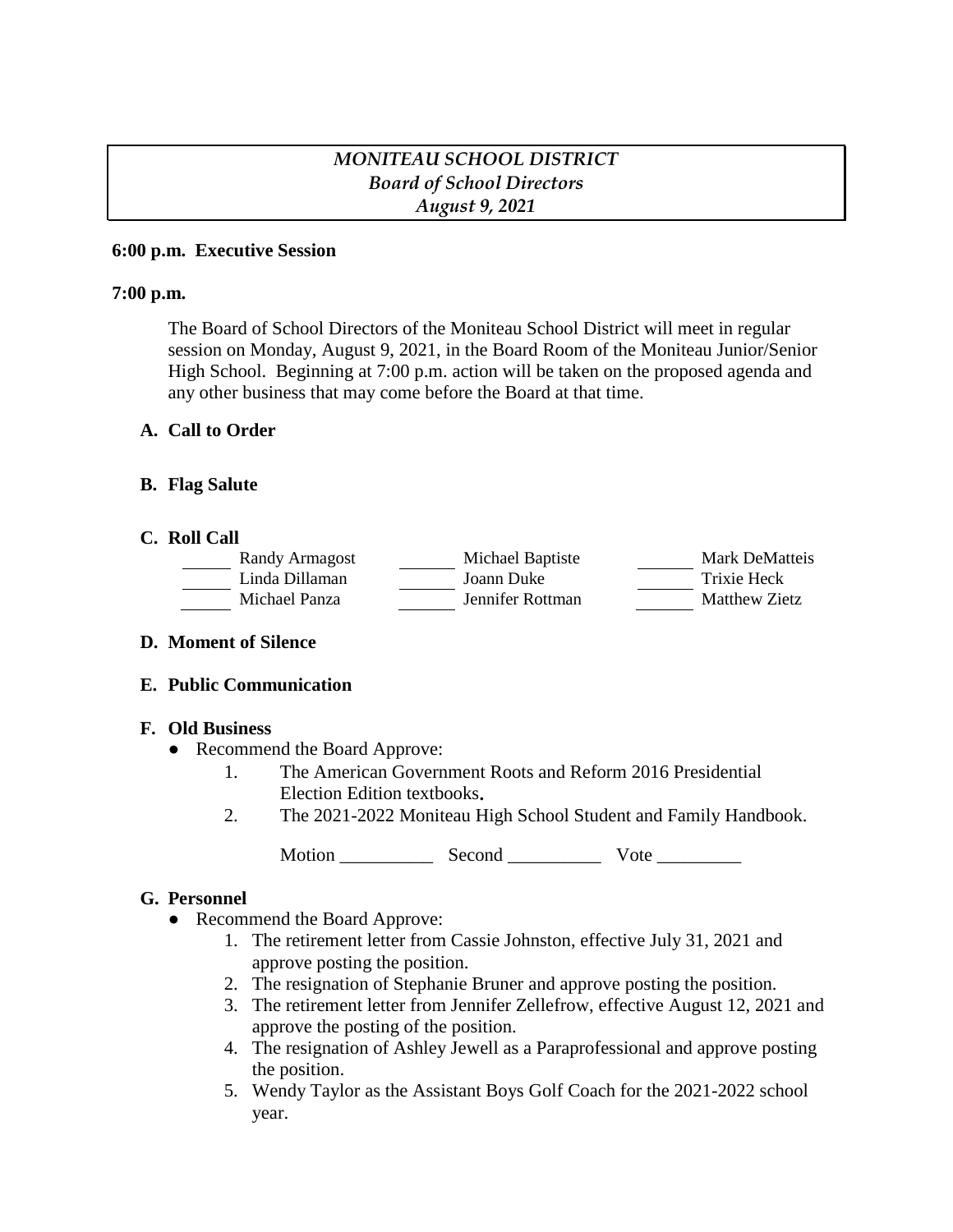- 6. A foreign exchange student from Italy for the 2021-2022 school year.
- 7. Luke Kunkel as the Director of Transportation/Director of Athletics, pending receipt of all necessary paperwork.
- 8. FMLA for employee#E-21-08.
- 9. Jen Beachem as a Mentor for Jacqueline Cross for the 2021-2022 school year.
- 10. The following individuals as Substitute Cleaning/Custodial Workers for the 2021-2022 school year, pending receipt of all necessary paperwork. Stephannie Cress Christopher Jenkins
- 11. The following employees will be mentors for the 2021-2022 school year. This is for 1 year starting August 9, 2021, per the Support Staff Contract.

| Mentor                  | <b>Mentee</b>       |
|-------------------------|---------------------|
| <b>Bryan Barnes</b>     | Ryan Gallagher      |
| Karri Custer            | Jessica Summerville |
| <b>Robert DeMatteis</b> | James Ealy          |
| Jeff Rosellini          | Megan Anderson      |
| Deanna Panza            | Sarah Huth          |

12. The following as Substitute Food Service Workers for the 2021-2022 school year, pending receipt of all necessary paperwork.

| Marilyn Thompson | Alita Scott |
|------------------|-------------|
| Stephannie Cress |             |

13. The following individuals as Substitute Cafeteria Monitor's for the 2021-2022 school year, pending receipt of all necessary paperwork.

| Stephannie Cress | Nichcole Cummins |
|------------------|------------------|
| Amanda Jackson   |                  |

14. The following individuals as bus monitor and van driver for the 2021-2022 school year, pending receipt of all necessary paperwork.

| <b>Trudy Lindey</b> | Monitor            |
|---------------------|--------------------|
| Erica Wagoner       | Van driver/Monitor |

- 15. The list of renewed bus drivers, van drivers, motor coach drivers and monitors for the 2021-2022 school year.
- 16. Increase the salary for the School Police Officers for the 2021-2022 school year.
- 17. The following individuals as volunteers for the 2021-2022 school year, pending receipt of all necessary paperwork.

| Jarrod Sankey    | <b>Volunteer Football Coach</b>              |
|------------------|----------------------------------------------|
| Derek Boben      | Volunteer Football Coach                     |
| Donald Ealy      | Volunteer Boys Golf                          |
| Amy Minnear      | Volunteer, Dassa Field Trips, Chaperone, PTO |
| Dana Summerville | Volunteer, Dassa Field Trips, Chaperone, PTO |
| Laci Rossman     | Volunteer, Dassa Field Trips, Chaperone, PTO |
| Darian Bly       | Volunteer, Dassa Field Trips, Chaperone, PTO |
| Nikki Waugaman   | Volunteer, Dassa Field Trips, Chaperone, PTO |
| Ruth Weiland     | Volunteer, Dassa Field Trips, Chaperone, PTO |
| Terri Ariss      | Volunteer, Dassa Field Trips, Chaperone, PTO |
| Hannah Welker    | Volunteer Competitive Cheer                  |
| Grace Hazlet     | Volunteer Competitive Cheer                  |
| Amelia Thompson  | Volunteer Competitive Cheer                  |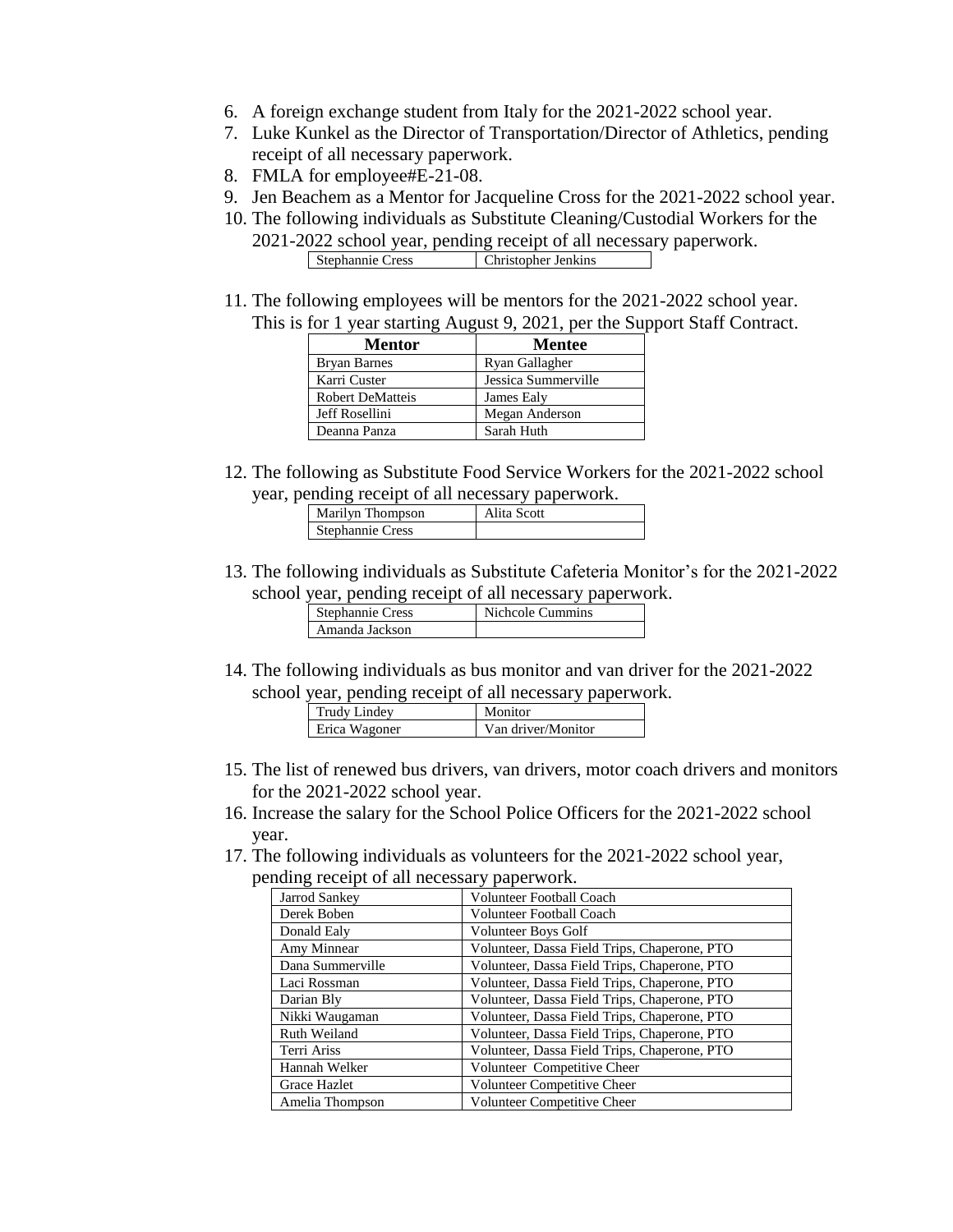| $\frac{1}{2}$ . Extendent , behoof for the $\frac{1}{2}$ sense sensor $\frac{1}{2}$ and |                                |  |
|-----------------------------------------------------------------------------------------|--------------------------------|--|
| <b>Ashley Dillon</b>                                                                    | <b>Detention Monitor</b>       |  |
| Amanda Greenawalt                                                                       | <b>Detention Monitor</b>       |  |
| Cindy Long                                                                              | <b>Detention Monitor</b>       |  |
| Kimberley McBryar                                                                       | <b>Detention Monitor</b>       |  |
| Amanda Negley                                                                           | <b>Detention Monitor</b>       |  |
| Kelley O'Malley                                                                         | <b>Detention Monitor</b>       |  |
| Diane O'Donovan                                                                         | Primary Department Chair       |  |
| Amy Spiegel                                                                             | Intermediate Department Chair  |  |
| Amy Baptiste                                                                            | Starfish Advisor               |  |
| Kimberley McBryar                                                                       | <b>STREAM Team Advisor</b>     |  |
| David Wingenbach                                                                        | Audio-Visual Coordinator       |  |
| Leslie Fallen                                                                           | <b>Student Council Advisor</b> |  |
| Susan Scialabba                                                                         | <b>SWPB Coach</b>              |  |

18. The following individuals to serve in Supplemental Positions at Dassa McKinney Elementary School for the 2021-2022 school year.

19. Approve Mr. Samosky, Superintendent, as satisfactory for his work during the 2020-2021 school year and post the same to the district web site. As such, Mr. Samosky, as per his agreement, will receive a salary increase of 2.5%, retroactive to July 1, 2021. In additional, similar to the Act 93 agreement, Mr. Samosky will receive a one-time, non-salary stipend of \$500.00 for his exemplary work during the past school year. (It should be noted that Mr. Samosky's salary increase, based on his evaluation, should be 2.8%. Mr. Samosky has voluntarily requested to receive only 2.5 %.)

Motion Second Vote

### **H. Miscellaneous New Business**

- Recommend the Board Approve:
	- 1. Placement of Student #P-21-04.
	- 2. Surplus textbooks to be sold with future auction items:

| Understanding Psychology #0-02823155-4                 | 30 books |
|--------------------------------------------------------|----------|
| Understanding Sociology #0-07-0112225-8                | 35 books |
| Computer Applications & Keyboarding #978-0-538-44906-9 | 18 books |

- 3. The agreement with Family Pathways and Moniteau School District for the 2021-2022 school year.
- 4. The agreement with Glade Run Lutheran Services and the Moniteau School District for the 2021-2022 school year.

Motion \_\_\_\_\_\_\_\_\_\_ Second \_\_\_\_\_\_\_\_\_\_ Vote \_\_\_\_\_\_\_\_\_

#### **I. Conference Requests**

- Recommend the Board Approve:
	- 1. Carol Callender, Amy Baptiste, Ashley Dillon, Justin Will, Jen Beachem, Jacqueline Cross, PamCosta, Erin VanGorder and David DiCaprio to *Heggerty Phonemic Awareness Curriculum Training* at the Butler Intermediate High School, Butler, PA on August 17, 2021 at a cost of \$132.33 to the district.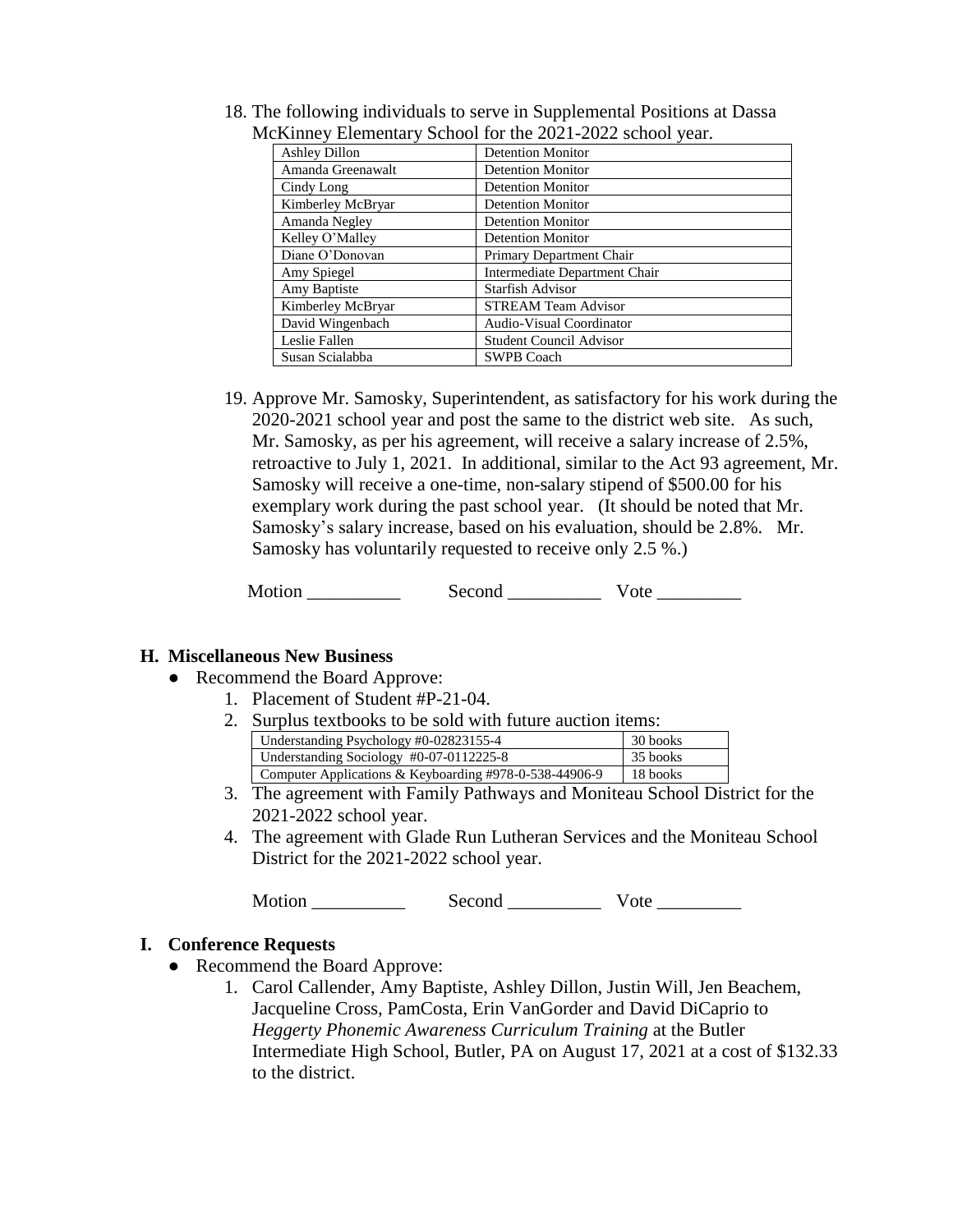- 2. Staci Bettencourt to SAP Training at Staff Development Center in Butler, PA on October 13-15, 2021 at a cost of \$313.22 to the district.
- 3. Ashley Dillon, Justin Will, Jen Beachem, New Title I Teacher, Pam Costa, Erin VanGorder and David DiCaprio to Enhancing Core Reading Instruction (ECRI Monthly PLC Sessions for Novices to Experts at PATTAN Harrisburg, PA on September 10, October 8, November 12, December 10, 2021 and January 14, February 11, March 11, April 8 and May 13, 2022 at a cost of \$1800 to the district.
- 4. Athletic Director to Title IX Training as soon as possible. Date and price to be determined when Athletic Director starts.

Motion \_\_\_\_\_\_\_\_\_\_ Second \_\_\_\_\_\_\_\_\_\_ Vote \_\_\_\_\_\_\_\_\_

# **J. Field Trip Requests**

- Recommend the Board Approve:
	- 1. Approximately 95 Fourth grade students to Blackwood Arts, Harrisville, PA for silent film and organ show on September 13, 2021 at a cost of \$396.79 to the district.
	- 2. Approximately 70 Band Students and Dance & Drill Students to the North Washington Rodeo Parade in North Washington, PA on August 16, 2021 at no cost to the district.

Motion \_\_\_\_\_\_\_\_\_\_ Second \_\_\_\_\_\_\_\_\_\_ Vote \_\_\_\_\_\_\_\_\_

# **K. Finance**

# **L. Superintendent's Report**

### **M. Staff Communication**

Mr. Fox Mrs. Fox Mrs. Bredl Mr. Thompson Mr. DiCaprio Mr. Campbell

Mrs. Burdick Mrs. Schnelle Mr. Greenawalt

### **N. Miscellaneous**

**O. Public Action on Executive Session (if necessary) 8:00 p.m.**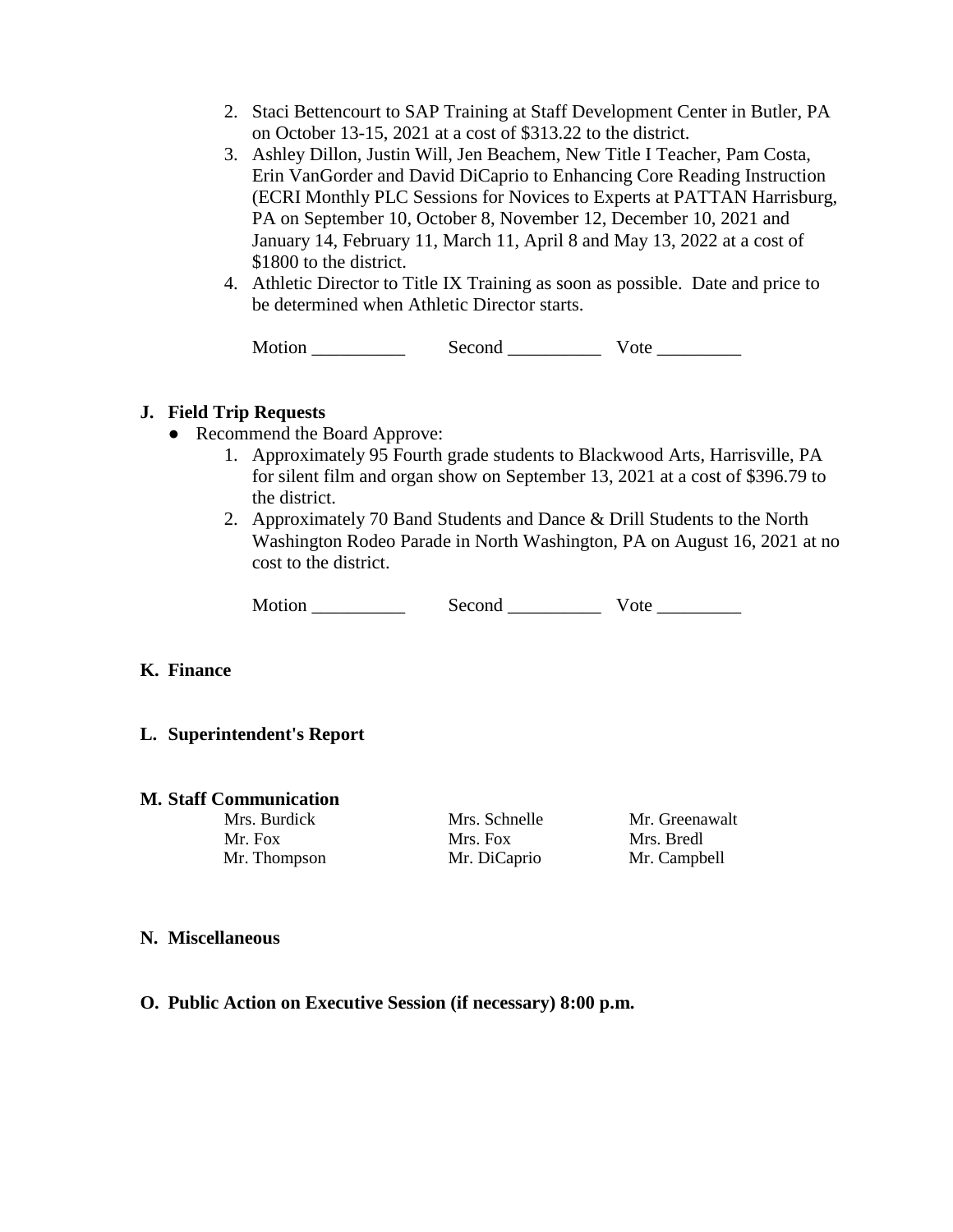# **Proposed Board Agenda for Regular Board Session of August 23, 2021**

**6:30 p.m. Executive Session**

**7:00 p.m.**

- **A. Call to Order**
- **B. Roll Call**

| Randy Armagost | Michael Baptiste | Mark DeMatteis |
|----------------|------------------|----------------|
| Linda Dillaman | Joann Duke       | Trixie Heck    |
| Michael Panza  | Jennifer Rottman | Matthew Zietz  |

- **B. Public Communication**
- **D. Approve Minutes – July 19, 2021 Regular Session Board Meeting.**

#### **E. Report of Board Sub-Committees**

- Legislative Vocational/Technical Meet & Discuss Technology Buildings and Grounds Act 48 Curriculum Transportation Safety Finance
- Extracurricular Activities Superintendent's Evaluation<br>Safety Policy
- **F. Old Business**
- **G. Personnel**
- **H. Conference Requests**
- **I. Field Trips**
- **J. Miscellaneous New Business**
- **K. Finances**
- **L. Communications**